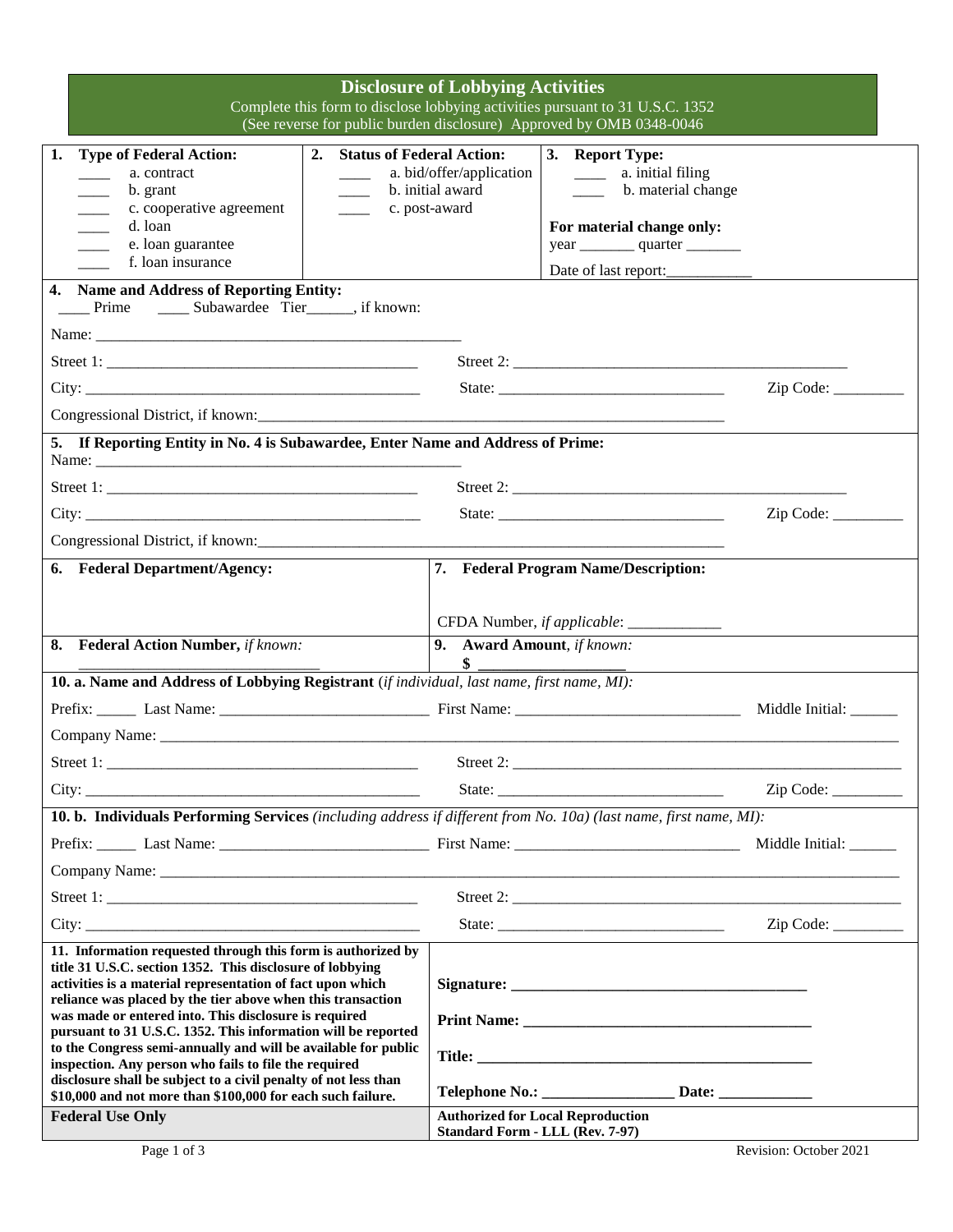## **INSTRUCTIONS FOR COMPLETION OF SF-LLL, DISCLOSURE OF LOBBYING ACTIVITIES**

This disclosure form shall be completed by the reporting entity, whether subawardee or prime Federal recipient, at the initiation or receipt of a covered Federal action, or a material change to a previous filing, pursuant to title 31 U.S.C. section 1352. The filing of a form is required for each payment or agreement to make payment to any lobbying entity for influencing or attempting to influence an officer or employee of any agency, a Member of Congress, an officer or employee of Congress, or an employee of a Member of Congress in connection with a covered Federal action. Complete all items that apply for both the initial filing and material change report. Refer to the implementing guidance published by the Office of Management and Budget for additional information.

- 1. Identify the type of covered Federal action for which lobbying activity is and/or has been secured to influence the outcome of a covered Federal action.
- 2. Identify the status of the covered Federal action.
- 3. Identify the appropriate classification of this report. If this is a followup report caused by a material change to the information previously reported, enter the year and quarter in which the change occurred. Enter the date of the last previously submitted report by this reporting entity for this covered Federal action.
- 4. Enter the full name, address, city, State and zip code of the reporting entity. Include Congressional District, if known. Check the appropriate classification of the reporting entity that designates if it is, or expects to be, a prime or subaward recipient. Identify the tier of the subawardee, e.g., the first subawardee of the prime is the 1st tier. Subawards include but are not limited to subcontracts, subgrants and contract awards under grants.
- 5. If the organization filing the report in item 4 checks "Subawardee," then enter the full name, address, city, State and zip code of the prime Federal recipient. Include Congressional District, if known.
- 6. Enter the name of the federal agency making the award or loan commitment. Include at least one organizational level below agency name, if known. For example, Department of Transportation, United States Coast Guard.
- 7. Enter the Federal program name or description for the covered Federal action (item 1). If known, enter the full Catalog of Federal Domestic Assistance (CFDA) number for grants, cooperative agreements, loans, and loan commitments.
- 8. Enter the most appropriate Federal identifying number available for the Federal action identified in item 1 (e.g., Request for Proposal (RFP) number; Invitations for Bid (IFB) number; grant announcement number; the contract, grant, or loan award number; the application/proposal control number assigned by the Federal agency). Included prefixes, e.g., "RFP-DE-90-001."
- 9. For a covered Federal action where there has been an award or loan commitment by the Federal agency, enter the Federal amount of the award/loan commitment for the prime entity identified in item 4 or 5.
- 10. (a) Enter the full name, address, city, State and zip code of the lobbying registrant under the Lobbying Disclosure Act of 1995 engaged by the reporting entity identified in item 4 to influence the covered Federal action.

(b) Enter the full names of the individual(s) performing services, and include full address if different from 10(a). Enter Last Name, First Name, and Middle Initial (MI).

11. The certifying official shall sign and date the form, print his/her name, title, and telephone number.

According to the Paperwork Reduction Act, as amended, no persons are required to respond to a collection of information unless it displays a valid OMB control Number. The valid OMB control number for this information collection is OMB No. 0348-0046. Public reporting burden for this collection of information is estimated to average 10 minutes per response, including time for reviewing instructions, searching existing data sources, gathering and maintaining the data needed, and completing and reviewing the collection of information. Send comments regarding the burden estimate or any other aspect of this collection of information, including suggestions for reducing this burden, to the Office of Management and Budget, Paperwork Reduction Project (0348-0046), Washington, DC 20503